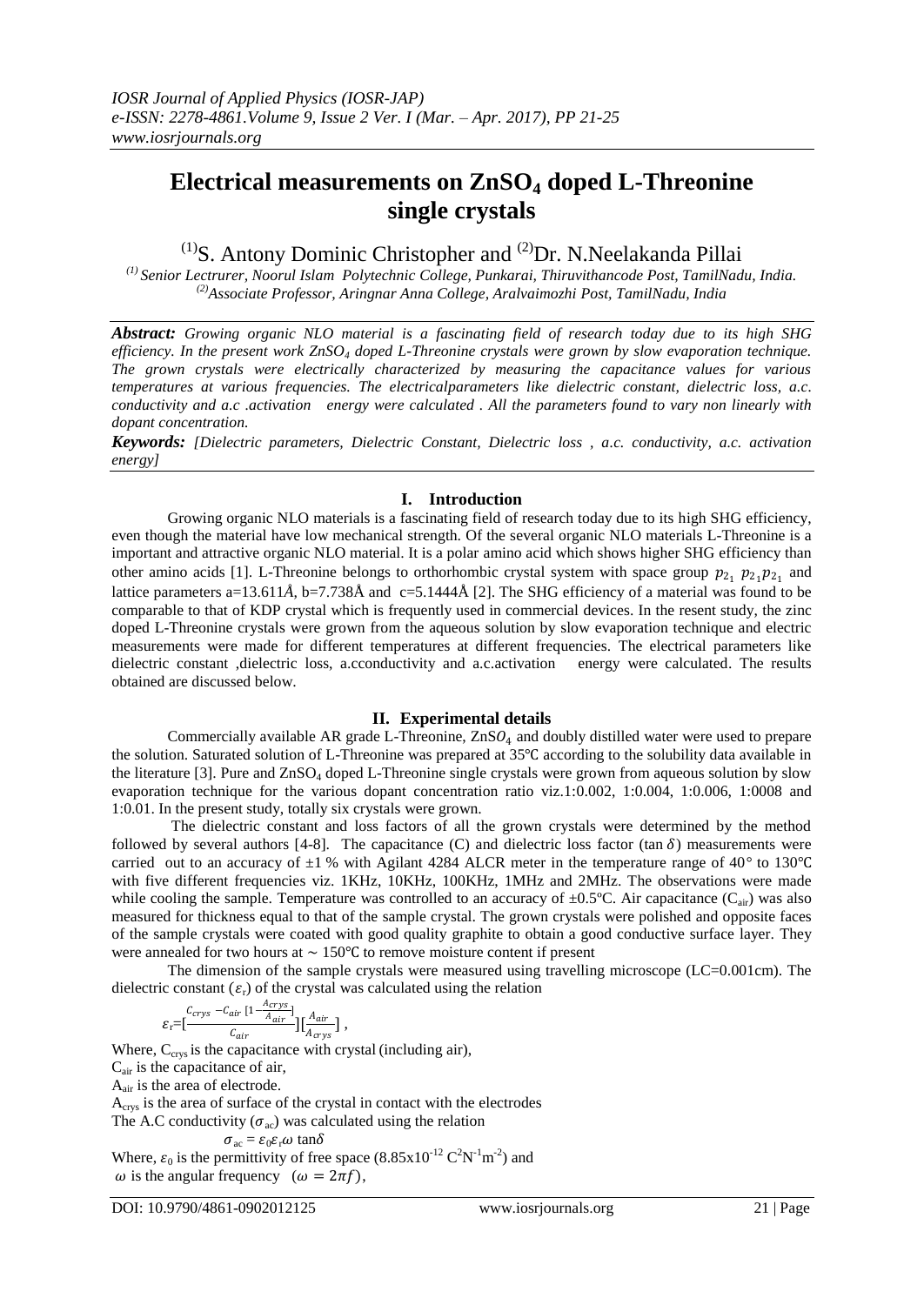f is the frequency of a.c.

The values were fitted into the equation

$$
\sigma_{ac} = \sigma_0 \exp\left(\frac{-E_{ac}}{kT}\right)
$$

Here k is the Boltzmann's constant,

T is the absolute temperature and

 $σ<sub>0</sub>$  is a constant depending on the material.

By plotting a graph between 1000/T vs ln  $\sigma_{ac}$ , from the slope of the line of best fit  $E_{ac}$  can be determined

# **III. Results and Discussion**

**3.1. Growth procedure** The photograph of all the pure and doped crystals of L-Threonine are shown in figure 1. All the crystals grown in the present study are transparent and good quality crystals. They are more hard and stable All the crystals grown in c- direction, needle shaped and about 20 mm length



**Fig 1:** Photograph of all the grown crystals

Analysis of X-ray diffraction peaks by the available method [2] shows that the peaks were indexed with orthorhombic system. The lattice parameters determined for all the six crystals in the present study are provided in the table 1. The unit cell parameters determined for pure L-Threonine from SXRD also provided in table 1 for comparison purpose. The lattice parameter already reported in the literature are given in bracket. This shows that lattice parameters calculated in the present study well agreed with the reported as well as single crystal XRD data.

| <b>System</b>                        | <b>Lattice Parameters</b> |         |          | <b>Volume</b> |
|--------------------------------------|---------------------------|---------|----------|---------------|
|                                      | aА                        | b A     | СÅ       | $\AA^3$       |
| SXRD for Pure L-Threonine            | 5.140                     | 7.738   | 13.546   | 538.769       |
|                                      | [5.139]                   | [7.723] | [13.579] | [538.9][9]    |
| Doped L-Threonine<br><b>PXRD</b> for |                           |         |          |               |
| Pure                                 | 5.123                     | 7.747   | 13.680   | 528.642       |
| 1:0.002Zn                            | 5.042                     | 7.784   | 13.680   | 536.928       |
| 1:0.004Zn                            | 4.914                     | 7.785   | 13.414   | 513.151       |
| 1:0.006Zn                            | 4.918                     | 7.760   | 14.113   | 538.626       |
| 1:0.008Zn                            | 4.815                     | 7.880   | 13.316   | 506.910       |
| 1:0.010Zn                            | 4.941                     | 7.748   | 13.556   | 518.977       |

**Table 1:**Values of lattice parameters of pure and doped L-Threonine

# **3.2 Dielectric constant**

The variation of dielectric constant with temperature and a.c. frequency for all the grown crystals is shown in the figure 2 and figure3 respectively. .The dielectric constant determined in the present study for all the samples increase with increase in temperature and decreases with increase in frequency.

Variation of  $\varepsilon_r$  with temperature is generally attributed to the crystal expansion of the electronic and ionic polarization and the presence of impurities and crystal defectes. At low temperature, the variation of  $\varepsilon_r$  is mainly due to expansion and electronic and ionic polarization. At high temperature the increase is mainly attributed to the thermally generated charge carriers and impurity dipoles. Varotsos [11] has shown that out of the two contributions, the electronic polarization practically remains constant. The increase in dielectric constant with temperature is essentially due to the temperature variation of ionic polarizability. Varotsos [11] and Owen's [12] have proposed simple methods for the calculation of dielectric constants at different temperatures. Their relation also shows that the dielectric constant increases with increase in temperature.

The decrease in dielectric constant with increase in a.c frequency is attributed to the interfacial polarization in which mobile charge carriers are impeded by a physical barrier that inhibits producing a localized polarization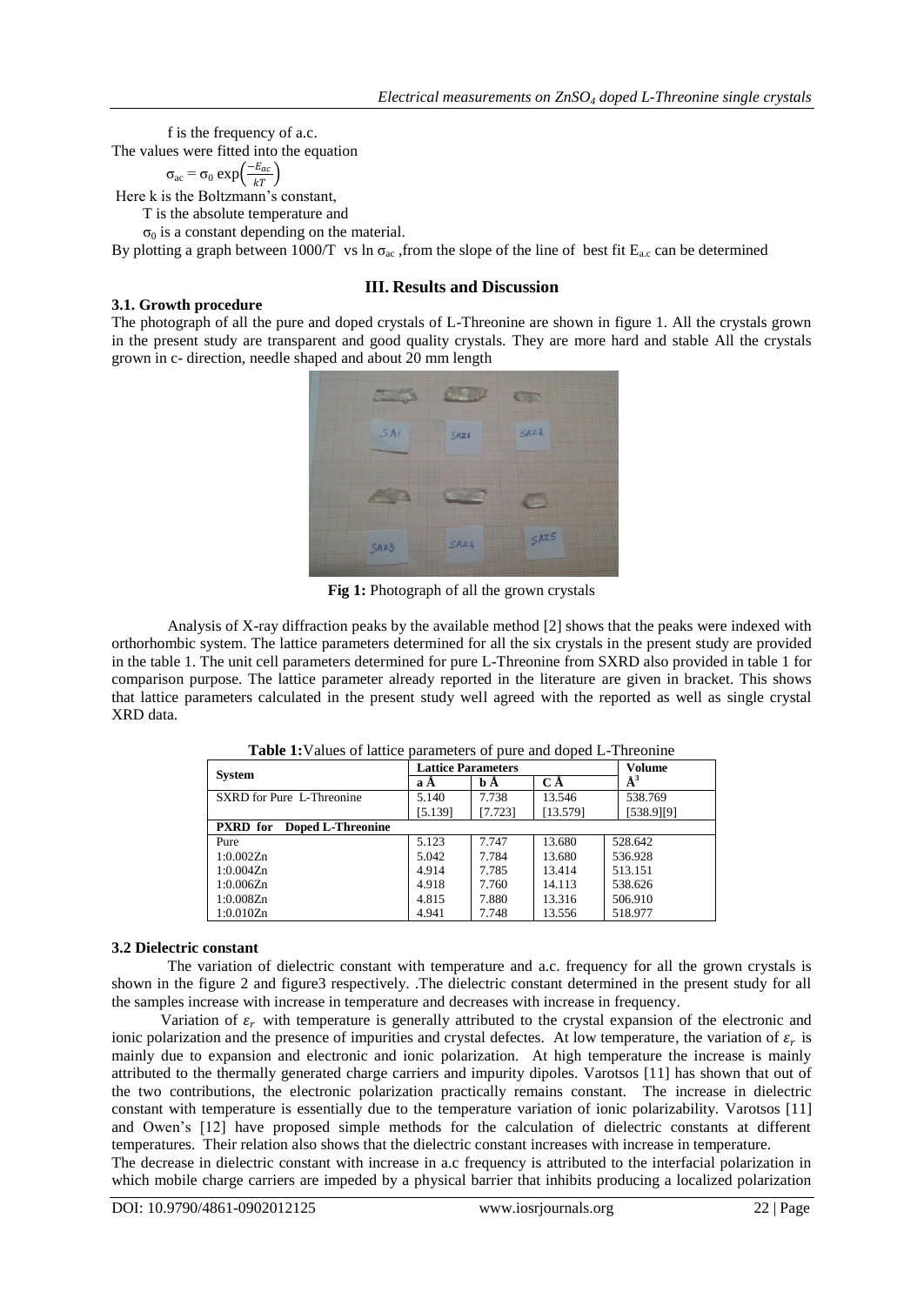of the material. At high frequencies, the dielectric constant becomes almost constant. The dielectric constant vary nonlinearly with dopant concentration. The dielectric constants of all the Zn doped crystals are found to be less than that of the pure L-Threonine. This implies that the dopant addition decreases the dielectric constant value. It is found that the dielectric constant of the doped crystal of concentration 1:0.01Zn and 1:0.006Zn crystals are lower than that of pure and other doped crystals.



**Fig 2:** Variation of dielectric with temperature for all the grown crystals at constant frequency 1KHz



**Fig 3:** Variation of dielectric with log f for all the grown crystals at constant temperature 40℃

#### **3.3. Dielectric loss**

The variations of dielectric loss with temperature and a.c. frequency are shown in figure: 4.and figure 5. The dielectric loss factor is found to be increased with temperature and decrease with increase in applied a.c. frequency like the dielectric constant values. The low dielectric loss with high a.c.frequency proves that these materials possess enhanced optical quality with lesser defects. This characteristic is an important parameter for nonlinear optical materials in their applications [10]. The dielectric loss for Zn doped crystals are found to be less than that of pure L-Threonine except for the concentration 1:0.002 Zn and 1:0.006 Zn. A wide shift in the loss is observed for the sample 1.0.006Zn compared to the others.



**Fig 4:** Variation of tand with temperature for all the grown crystals at constant a.c. frequency 1KHz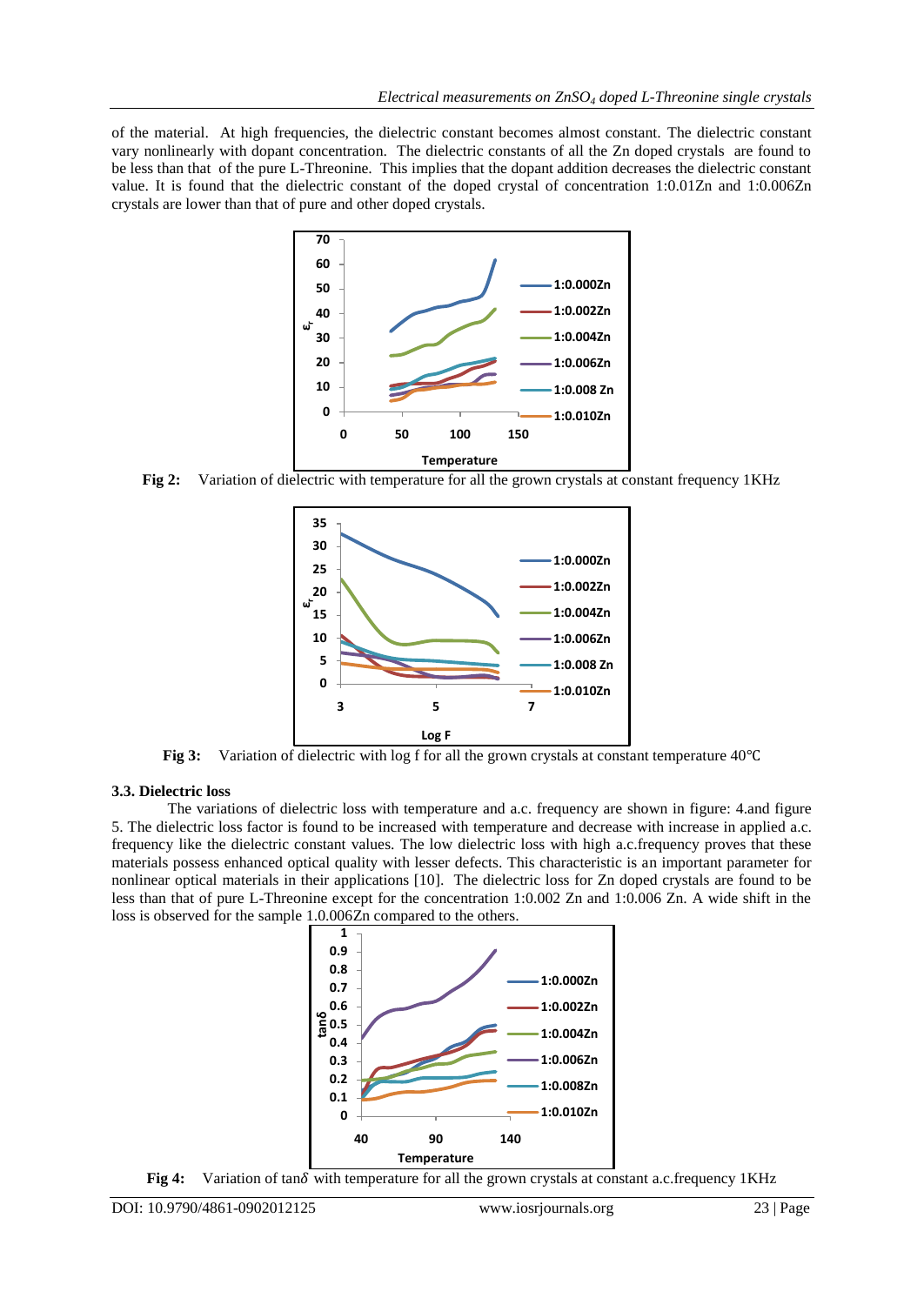# **3.3 a.c. Conductivity**

The variation of A.C conductivity ( $\sigma_{ac}$ ) with temperature and a.c frequency are respectively shown in the fig. 6 and fig. 7. It is observed from the graphs that the conductivity values increases with increase in both temperature and applied frequency. The conductivity of the doped crystals are found to be less than that of the pure L-Threonine crystal and it varies non-linearly with dopant concentration. The conductivity of the concentration 1:0.006 Zn sample is greater than other doped crystals.



**Fig 5;** Variation of tan  $\delta$  with log f for all the grown crystals at constant temperature 40°C



**Fig 6:** Variation of conductivity with temperature for all the grown crystals at constant frequency 1KHz



**Fig 7:** Variation of conductivity with log f for all the grown crystals at constant temperature 40℃

# **3.4. A.C. activation energy**

The activation energy for all the grown crystal are provided in table 2. It is observed that the a.c. activation energy varies non-linearly with dopant concentration